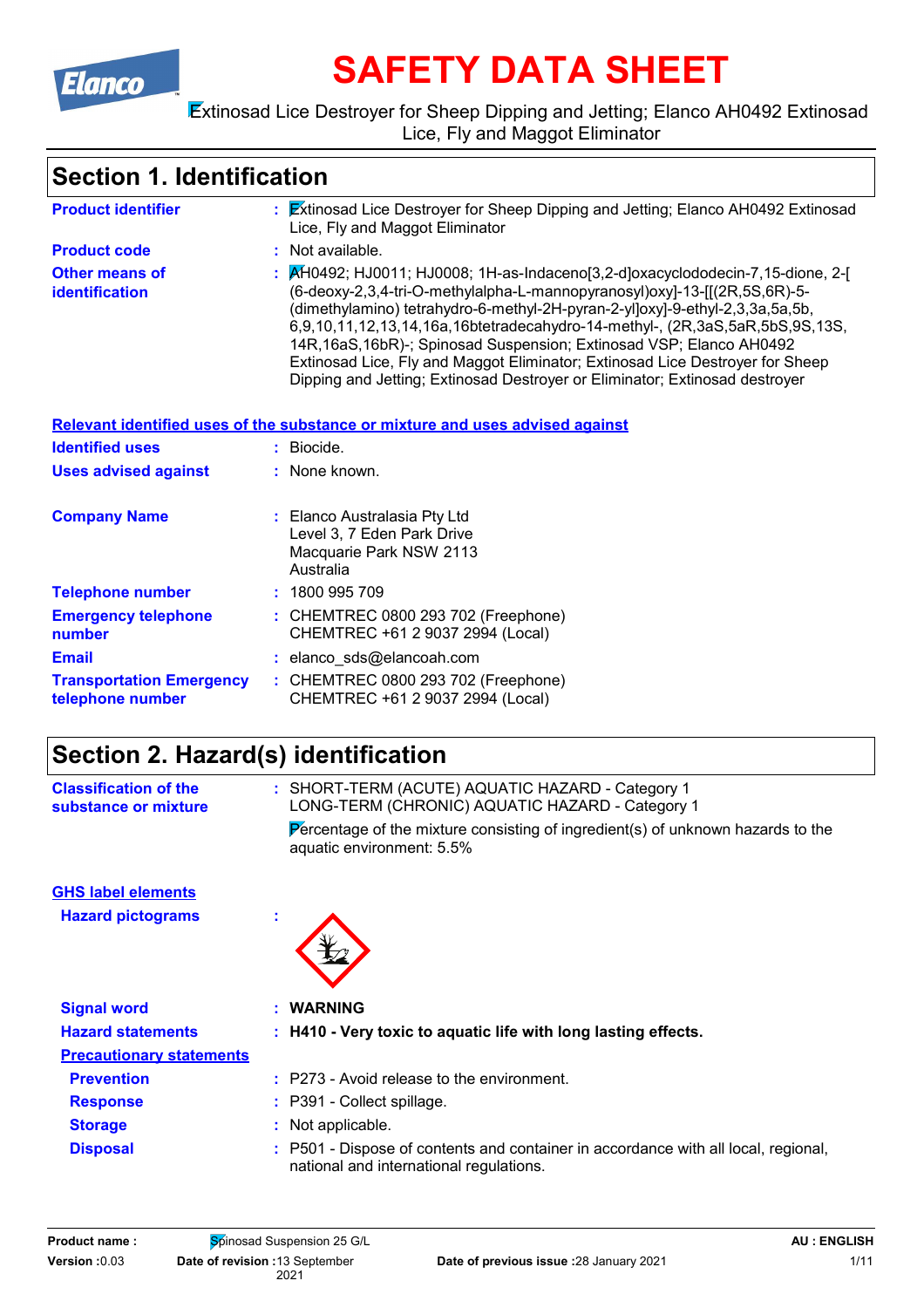### **Section 2. Hazard(s) identification**

**Supplemental label elements :** Not applicable.

**Other hazards which do not :** None known.

**result in classification**

### **Section 3. Composition and ingredient information**

| <b>Substance/mixture</b><br>Mixture                                                                                   |                  |                        |
|-----------------------------------------------------------------------------------------------------------------------|------------------|------------------------|
| <b>Ingredient name</b>                                                                                                | $\%$ (w/w)       | <b>CAS number</b>      |
| $p$ ropane-1,2-diol<br>spinosad (ISO) (reaction mass of spinosyn A and spinosyn D in ratios<br>between 95:5 to 50:50) | l≥10 - ≤30<br>≤3 | 57-55-6<br>168316-95-8 |
| 1,2-benzisothiazol-3(2H)-one                                                                                          | ≤0.3             | 2634-33-5              |

**There are no additional ingredients present which, within the current knowledge of the supplier and in the concentrations applicable, are classified and hence require reporting in this section.**

**Occupational exposure limits, if available, are listed in Section 8.**

### **Section 4. First aid measures**

**Description of necessary first aid measures**

| <b>Eye contact</b>                                 | : Immediately flush eyes with plenty of water, occasionally lifting the upper and lower<br>eyelids. Check for and remove any contact lenses. Continue to rinse for at least 10<br>minutes. Get medical attention if irritation occurs.                                                                                                                                                                                                                                                                                                                                                                                                                                                                                                                                 |
|----------------------------------------------------|------------------------------------------------------------------------------------------------------------------------------------------------------------------------------------------------------------------------------------------------------------------------------------------------------------------------------------------------------------------------------------------------------------------------------------------------------------------------------------------------------------------------------------------------------------------------------------------------------------------------------------------------------------------------------------------------------------------------------------------------------------------------|
| <b>Inhalation</b>                                  | : Remove victim to fresh air and keep at rest in a position comfortable for breathing.<br>If not breathing, if breathing is irregular or if respiratory arrest occurs, provide<br>artificial respiration or oxygen by trained personnel. It may be dangerous to the<br>person providing aid to give mouth-to-mouth resuscitation. Get medical attention if<br>adverse health effects persist or are severe. If unconscious, place in recovery<br>position and get medical attention immediately. Maintain an open airway. Loosen<br>tight clothing such as a collar, tie, belt or waistband. In case of inhalation of<br>decomposition products in a fire, symptoms may be delayed. The exposed person<br>may need to be kept under medical surveillance for 48 hours. |
| <b>Skin contact</b>                                | : Flush contaminated skin with plenty of water. Remove contaminated clothing and<br>shoes. Get medical attention if symptoms occur. Wash clothing before reuse.<br>Clean shoes thoroughly before reuse.                                                                                                                                                                                                                                                                                                                                                                                                                                                                                                                                                                |
| <b>Ingestion</b>                                   | : $M$ ash out mouth with water. Remove dentures if any. If material has been<br>swallowed and the exposed person is conscious, give small quantities of water to<br>drink. Stop if the exposed person feels sick as vomiting may be dangerous. Do not<br>induce vomiting unless directed to do so by medical personnel. If vomiting occurs,<br>the head should be kept low so that vomit does not enter the lungs. Get medical<br>attention if adverse health effects persist or are severe. Never give anything by<br>mouth to an unconscious person. If unconscious, place in recovery position and get<br>medical attention immediately. Maintain an open airway. Loosen tight clothing such<br>as a collar, tie, belt or waistband.                                |
| Most important symptoms/effects, acute and delayed |                                                                                                                                                                                                                                                                                                                                                                                                                                                                                                                                                                                                                                                                                                                                                                        |
| <b>The tenthal security benefits officially</b>    |                                                                                                                                                                                                                                                                                                                                                                                                                                                                                                                                                                                                                                                                                                                                                                        |

| <b>Potential acute health effects</b> |                                                     |
|---------------------------------------|-----------------------------------------------------|
| <b>Eye contact</b>                    | : No known significant effects or critical hazards. |
| <b>Inhalation</b>                     | : No known significant effects or critical hazards. |
| <b>Skin contact</b>                   | : No known significant effects or critical hazards. |
| <b>Ingestion</b>                      | : No known significant effects or critical hazards. |
| <b>Over-exposure signs/symptoms</b>   |                                                     |
| <b>Eye contact</b>                    | : No specific data.                                 |
| <b>Inhalation</b>                     | : No specific data.                                 |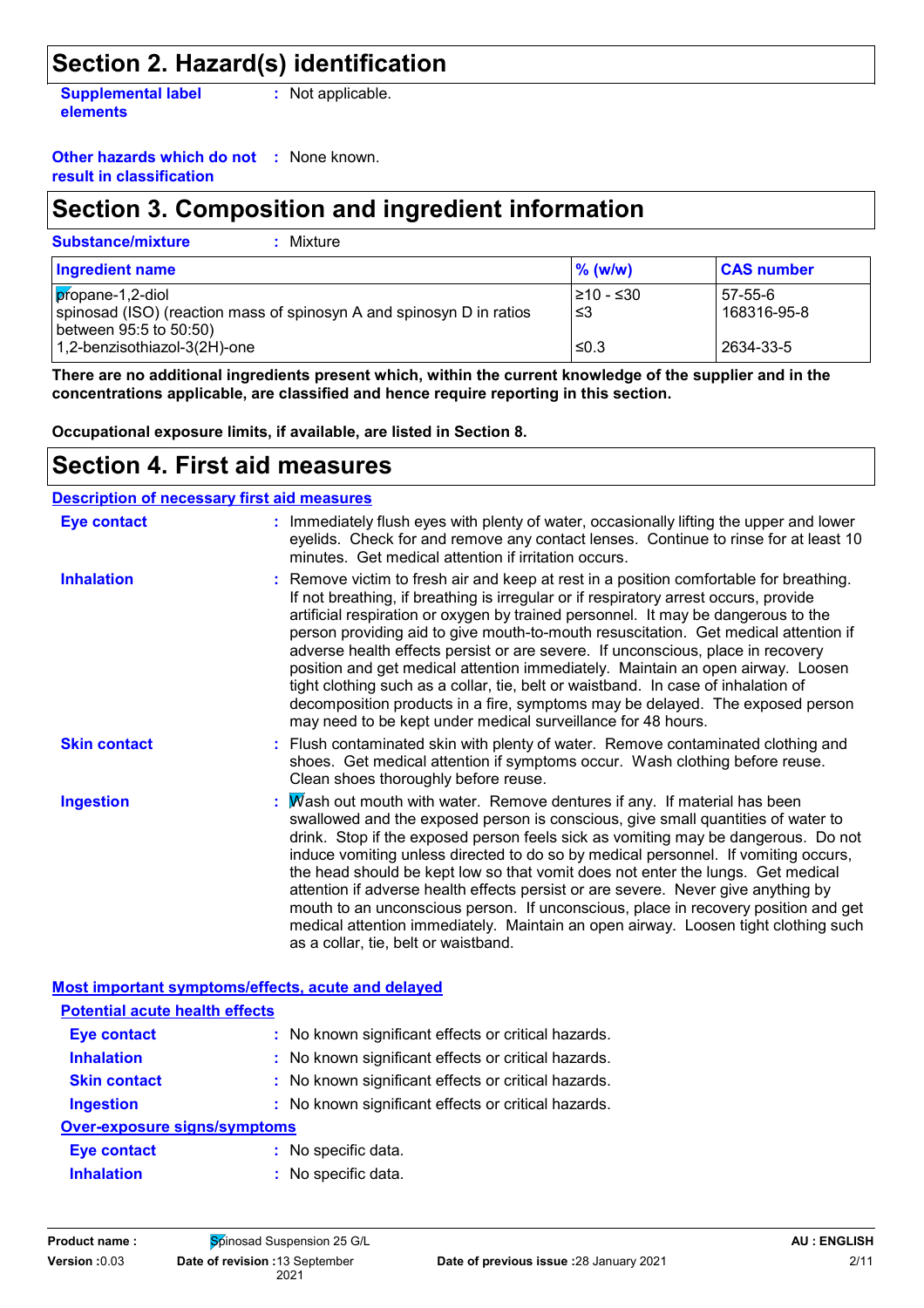### **Section 4. First aid measures**

| <b>Skin contact</b>               | No specific data.                                                                                                                                                             |
|-----------------------------------|-------------------------------------------------------------------------------------------------------------------------------------------------------------------------------|
| <b>Ingestion</b>                  | : No specific data.                                                                                                                                                           |
|                                   |                                                                                                                                                                               |
|                                   | Indication of immediate medical attention and special treatment needed, if necessary                                                                                          |
| <b>Notes to physician</b>         | : In case of inhalation of decomposition products in a fire, symptoms may be delayed.<br>The exposed person may need to be kept under medical surveillance for 48 hours.      |
| <b>Specific treatments</b>        | : No specific treatment.                                                                                                                                                      |
| <b>Protection of first-aiders</b> | : No action shall be taken involving any personal risk or without suitable training. It<br>may be dangerous to the person providing aid to give mouth-to-mouth resuscitation. |

**See toxicological information (Section 11)**

### **Section 5. Firefighting measures**

| <b>Extinguishing media</b>                               |                                                                                                                                                                                                                                                                                                         |
|----------------------------------------------------------|---------------------------------------------------------------------------------------------------------------------------------------------------------------------------------------------------------------------------------------------------------------------------------------------------------|
| <b>Suitable extinguishing</b><br>media                   | : Use an extinguishing agent suitable for the surrounding fire.                                                                                                                                                                                                                                         |
| <b>Unsuitable extinguishing</b><br>media                 | : None known.                                                                                                                                                                                                                                                                                           |
| <b>Specific hazards arising</b><br>from the chemical     | : In a fire or if heated, a pressure increase will occur and the container may burst.<br>This material is very toxic to aquatic life with long lasting effects. Fire water<br>contaminated with this material must be contained and prevented from being<br>discharged to any waterway, sewer or drain. |
| <b>Hazardous thermal</b><br>decomposition products       | : Decomposition products may include the following materials:<br>carbon dioxide<br>carbon monoxide<br>nitrogen oxides<br>sulfur oxides                                                                                                                                                                  |
| <b>Special protective actions</b><br>for fire-fighters   | : Promptly isolate the scene by removing all persons from the vicinity of the incident if<br>there is a fire. No action shall be taken involving any personal risk or without<br>suitable training.                                                                                                     |
| <b>Special protective</b><br>equipment for fire-fighters | : Fire-fighters should wear appropriate protective equipment and self-contained<br>breathing apparatus (SCBA) with a full face-piece operated in positive pressure<br>mode.                                                                                                                             |
| <b>Hazchem code</b>                                      | : 3Z                                                                                                                                                                                                                                                                                                    |

### **Section 6. Accidental release measures**

#### **Personal precautions, protective equipment and emergency procedures**

| For non-emergency<br>personnel   | : No action shall be taken involving any personal risk or without suitable training.<br>Evacuate surrounding areas. Keep unnecessary and unprotected personnel from<br>entering. Do not touch or walk through spilt material. Avoid breathing vapour or<br>mist. Provide adequate ventilation. Wear appropriate respirator when ventilation is<br>inadequate. Put on appropriate personal protective equipment. |
|----------------------------------|-----------------------------------------------------------------------------------------------------------------------------------------------------------------------------------------------------------------------------------------------------------------------------------------------------------------------------------------------------------------------------------------------------------------|
|                                  | For emergency responders : If specialised clothing is required to deal with the spillage, take note of any<br>information in Section 8 on suitable and unsuitable materials. See also the<br>information in "For non-emergency personnel".                                                                                                                                                                      |
| <b>Environmental precautions</b> | : Avoid dispersal of spilt material and runoff and contact with soil, waterways, drains<br>and sewers. Inform the relevant authorities if the product has caused environmental<br>pollution (sewers, waterways, soil or air). Water polluting material. May be harmful<br>to the environment if released in large quantities. Collect spillage.                                                                 |

#### **Methods and material for containment and cleaning up**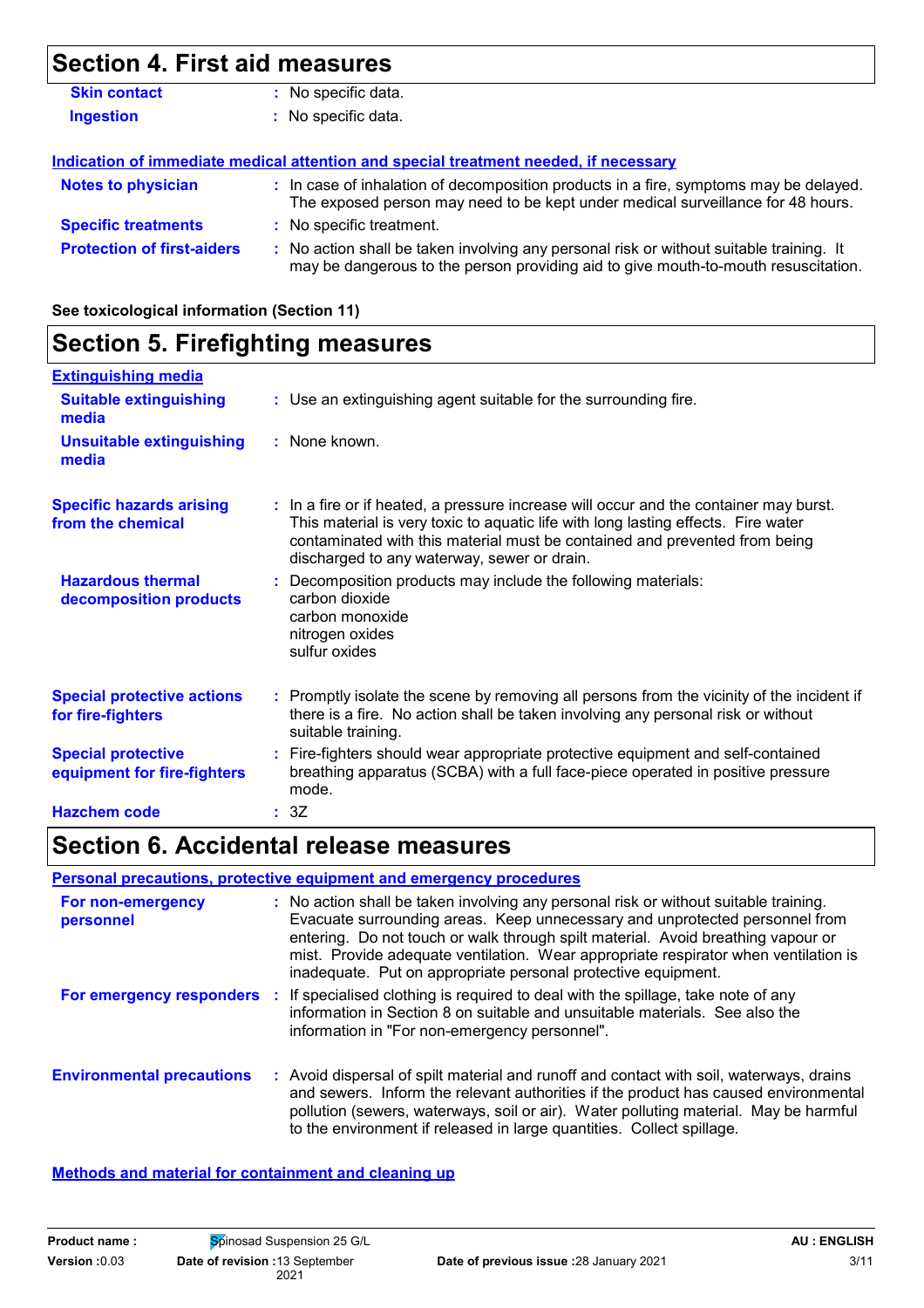### **Section 6. Accidental release measures**

| <b>Small spill</b> | : Stop leak if without risk. Move containers from spill area. Dilute with water and mop<br>up if water-soluble. Alternatively, or if water-insoluble, absorb with an inert dry<br>material and place in an appropriate waste disposal container. Dispose of via a<br>licensed waste disposal contractor.                                                                                                                                                                                                                                                                                                                                                                                                          |
|--------------------|-------------------------------------------------------------------------------------------------------------------------------------------------------------------------------------------------------------------------------------------------------------------------------------------------------------------------------------------------------------------------------------------------------------------------------------------------------------------------------------------------------------------------------------------------------------------------------------------------------------------------------------------------------------------------------------------------------------------|
| Large spill        | : Stop leak if without risk. Move containers from spill area. Approach the release<br>from upwind. Prevent entry into sewers, water courses, basements or confined<br>areas. Wash spillages into an effluent treatment plant or proceed as follows.<br>Contain and collect spillage with non-combustible, absorbent material e.g. sand,<br>earth, vermiculite or diatomaceous earth and place in container for disposal<br>according to local regulations (see Section 13). Dispose of via a licensed waste<br>disposal contractor. Contaminated absorbent material may pose the same hazard<br>as the spilt product. Note: see Section 1 for emergency contact information and<br>Section 13 for waste disposal. |

### **Section 7. Handling and storage**

| <b>Precautions for safe handling</b> |
|--------------------------------------|

| <b>Protective measures</b>                                                       | : Put on appropriate personal protective equipment (see Section 8). Do not ingest.<br>Avoid contact with eyes, skin and clothing. Avoid breathing vapour or mist. Avoid<br>release to the environment. Keep in the original container or an approved<br>alternative made from a compatible material, kept tightly closed when not in use.<br>Empty containers retain product residue and can be hazardous. Do not reuse<br>container.                                                                                                                                               |
|----------------------------------------------------------------------------------|-------------------------------------------------------------------------------------------------------------------------------------------------------------------------------------------------------------------------------------------------------------------------------------------------------------------------------------------------------------------------------------------------------------------------------------------------------------------------------------------------------------------------------------------------------------------------------------|
| <b>Advice on general</b><br>occupational hygiene                                 | : Eating, drinking and smoking should be prohibited in areas where this material is<br>handled, stored and processed. Workers should wash hands and face before<br>eating, drinking and smoking. Remove contaminated clothing and protective<br>equipment before entering eating areas. See also Section 8 for additional<br>information on hygiene measures.                                                                                                                                                                                                                       |
| <b>Conditions for safe storage,</b><br>including any<br><b>incompatibilities</b> | : Store in accordance with local regulations. Store in original container protected<br>from direct sunlight in a dry, cool and well-ventilated area, away from incompatible<br>materials (see Section 10) and food and drink. Keep container tightly closed and<br>sealed until ready for use. Containers that have been opened must be carefully<br>resealed and kept upright to prevent leakage. Do not store in unlabelled containers.<br>Use appropriate containment to avoid environmental contamination. See Section 10<br>for incompatible materials before handling or use. |

### **Section 8. Exposure controls and personal protection**

#### **Control parameters**

#### **Occupational exposure limits**

| <b>Ingredient name</b>       | <b>Exposure limits</b>                                                                                                                                                                                                                                                                                  |
|------------------------------|---------------------------------------------------------------------------------------------------------------------------------------------------------------------------------------------------------------------------------------------------------------------------------------------------------|
| propane-1,2-diol             | Safe Work Australia (Australia, 12/2019).<br>TWA: 10 mg/m <sup>3</sup> 8 hours. Form: Particulate<br>TWA: 150 ppm 8 hours. Form: Vapor and particulates                                                                                                                                                 |
|                              | TWA: 474 mg/m <sup>3</sup> 8 hours. Form: Vapor and particulates<br>EH40/2005 WELs (United Kingdom (UK), 1/2020).<br>TWA: 10 mg/m <sup>3</sup> 8 hours. Form: Particulate<br>TWA: 474 mg/m <sup>3</sup> 8 hours. Form: total vapour and<br>particulates<br>TWA: 150 ppm 8 hours. Form: total vapour and |
| 1,2-benzisothiazol-3(2H)-one | particulates<br>DFG MAC-values list (Germany, 7/2019). Skin<br>sensitiser.                                                                                                                                                                                                                              |

#### **Appropriate engineering controls**

**:** Good general ventilation should be sufficient to control worker exposure to airborne contaminants.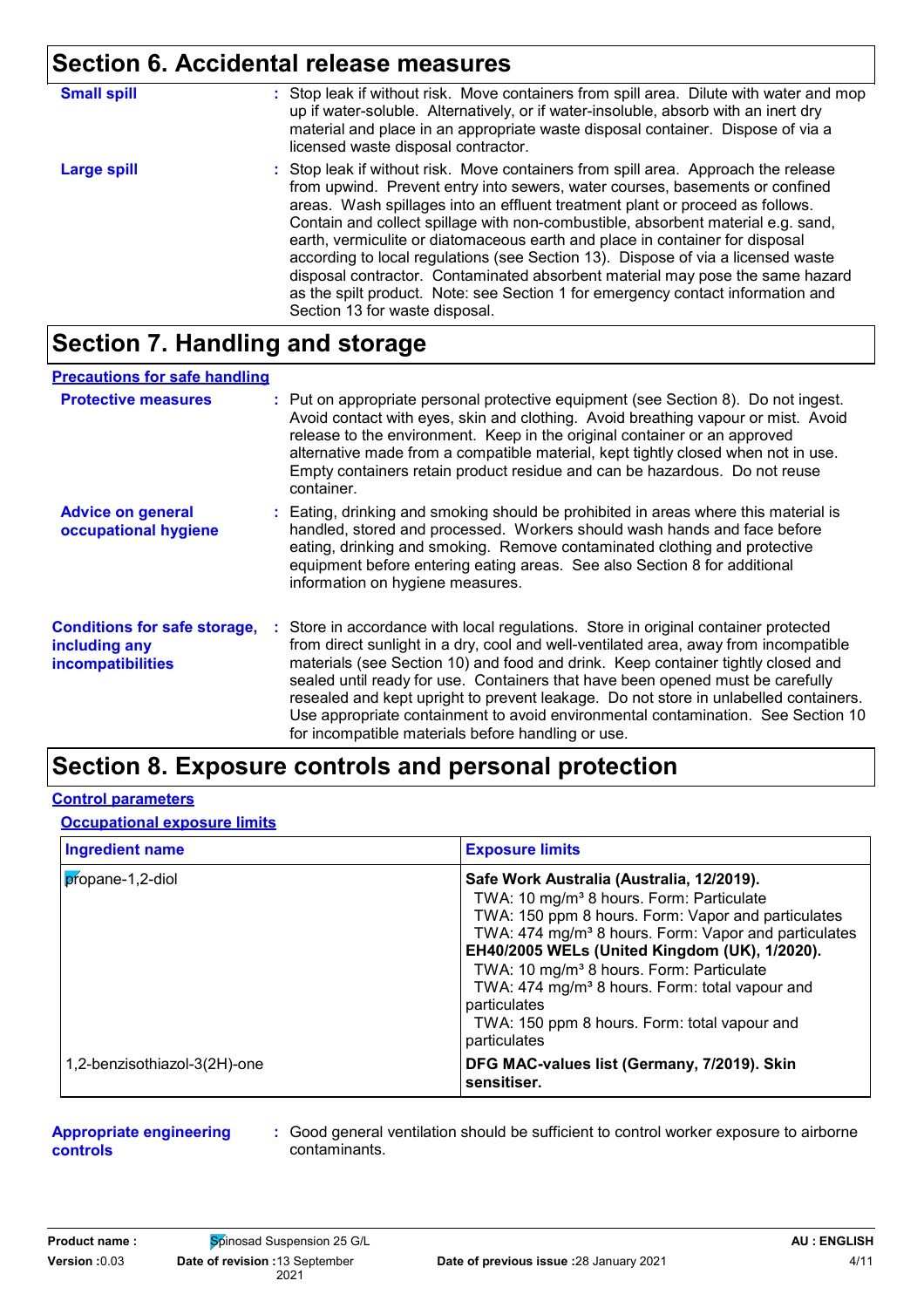### **Section 8. Exposure controls and personal protection**

| <b>Environmental exposure</b><br><b>controls</b> | : Emissions from ventilation or work process equipment should be checked to ensure<br>they comply with the requirements of environmental protection legislation. In some<br>cases, fume scrubbers, filters or engineering modifications to the process<br>equipment will be necessary to reduce emissions to acceptable levels.                                                                                                                                                                                                                                                                                           |
|--------------------------------------------------|---------------------------------------------------------------------------------------------------------------------------------------------------------------------------------------------------------------------------------------------------------------------------------------------------------------------------------------------------------------------------------------------------------------------------------------------------------------------------------------------------------------------------------------------------------------------------------------------------------------------------|
| <b>Individual protection measures</b>            |                                                                                                                                                                                                                                                                                                                                                                                                                                                                                                                                                                                                                           |
| <b>Hygiene measures</b>                          | : Wash hands, forearms and face thoroughly after handling chemical products, before<br>eating, smoking and using the lavatory and at the end of the working period.<br>Appropriate techniques should be used to remove potentially contaminated clothing.<br>Wash contaminated clothing before reusing. Ensure that eyewash stations and<br>safety showers are close to the workstation location.                                                                                                                                                                                                                         |
| <b>Eye/face protection</b>                       | Safety eyewear complying with an approved standard should be used when a risk<br>assessment indicates this is necessary to avoid exposure to liquid splashes, mists,<br>gases or dusts. If contact is possible, the following protection should be worn,<br>unless the assessment indicates a higher degree of protection: safety glasses with<br>side-shields.                                                                                                                                                                                                                                                           |
| <b>Skin protection</b>                           |                                                                                                                                                                                                                                                                                                                                                                                                                                                                                                                                                                                                                           |
| <b>Hand protection</b>                           | : Chemical-resistant, impervious gloves complying with an approved standard should<br>be worn at all times when handling chemical products if a risk assessment indicates<br>this is necessary. Considering the parameters specified by the glove manufacturer,<br>check during use that the gloves are still retaining their protective properties. It<br>should be noted that the time to breakthrough for any glove material may be<br>different for different glove manufacturers. In the case of mixtures, consisting of<br>several substances, the protection time of the gloves cannot be accurately<br>estimated. |
| <b>Body protection</b>                           | : Personal protective equipment for the body should be selected based on the task<br>being performed and the risks involved and should be approved by a specialist<br>before handling this product.                                                                                                                                                                                                                                                                                                                                                                                                                       |
| <b>Other skin protection</b>                     | : Appropriate footwear and any additional skin protection measures should be<br>selected based on the task being performed and the risks involved and should be<br>approved by a specialist before handling this product.                                                                                                                                                                                                                                                                                                                                                                                                 |
| <b>Respiratory protection</b>                    | Based on the hazard and potential for exposure, select a respirator that meets the<br>appropriate standard or certification. Respirators must be used according to a<br>respiratory protection program to ensure proper fitting, training, and other important<br>aspects of use.                                                                                                                                                                                                                                                                                                                                         |

### **Section 9. Physical and chemical properties and safety characteristics**

The conditions of measurement of all properties are at standard temperature and pressure unless otherwise indicated.

| <b>Appearance</b>                                                 |    |                         |                 |                   |               |                      |              |                 |
|-------------------------------------------------------------------|----|-------------------------|-----------------|-------------------|---------------|----------------------|--------------|-----------------|
| <b>Physical state</b>                                             |    | : Liquid. [Suspension]  |                 |                   |               |                      |              |                 |
| <b>Colour</b>                                                     |    | $:$ Tan.                |                 |                   |               |                      |              |                 |
| <b>Odour</b>                                                      |    | : Latex Paint           |                 |                   |               |                      |              |                 |
| <b>Odour threshold</b>                                            |    | : Not available.        |                 |                   |               |                      |              |                 |
| pH                                                                |    | $: 7.3 \text{ to } 8.7$ |                 |                   |               |                      |              |                 |
| <b>Melting point/freezing point</b>                               |    | : Not available.        |                 |                   |               |                      |              |                 |
| <b>Boiling point, initial boiling</b><br>point, and boiling range |    | : Not available.        |                 |                   |               |                      |              |                 |
| <b>Flash point</b>                                                | ٠. |                         |                 | <b>Closed cup</b> |               |                      |              | <b>Open cup</b> |
|                                                                   |    | <b>Ingredient name</b>  | $\rm ^{\circ}C$ | $\mathsf{P}$      | <b>Method</b> | $\circ$ <sub>C</sub> | $\mathsf{P}$ | <b>Method</b>   |
|                                                                   |    | propane-1,2-diol        | 99              | 210.2             |               |                      |              |                 |
| <b>Evaporation rate</b>                                           |    | : Not available.        |                 |                   |               |                      |              |                 |
| <b>Flammability</b>                                               |    | : Not available.        |                 |                   |               |                      |              |                 |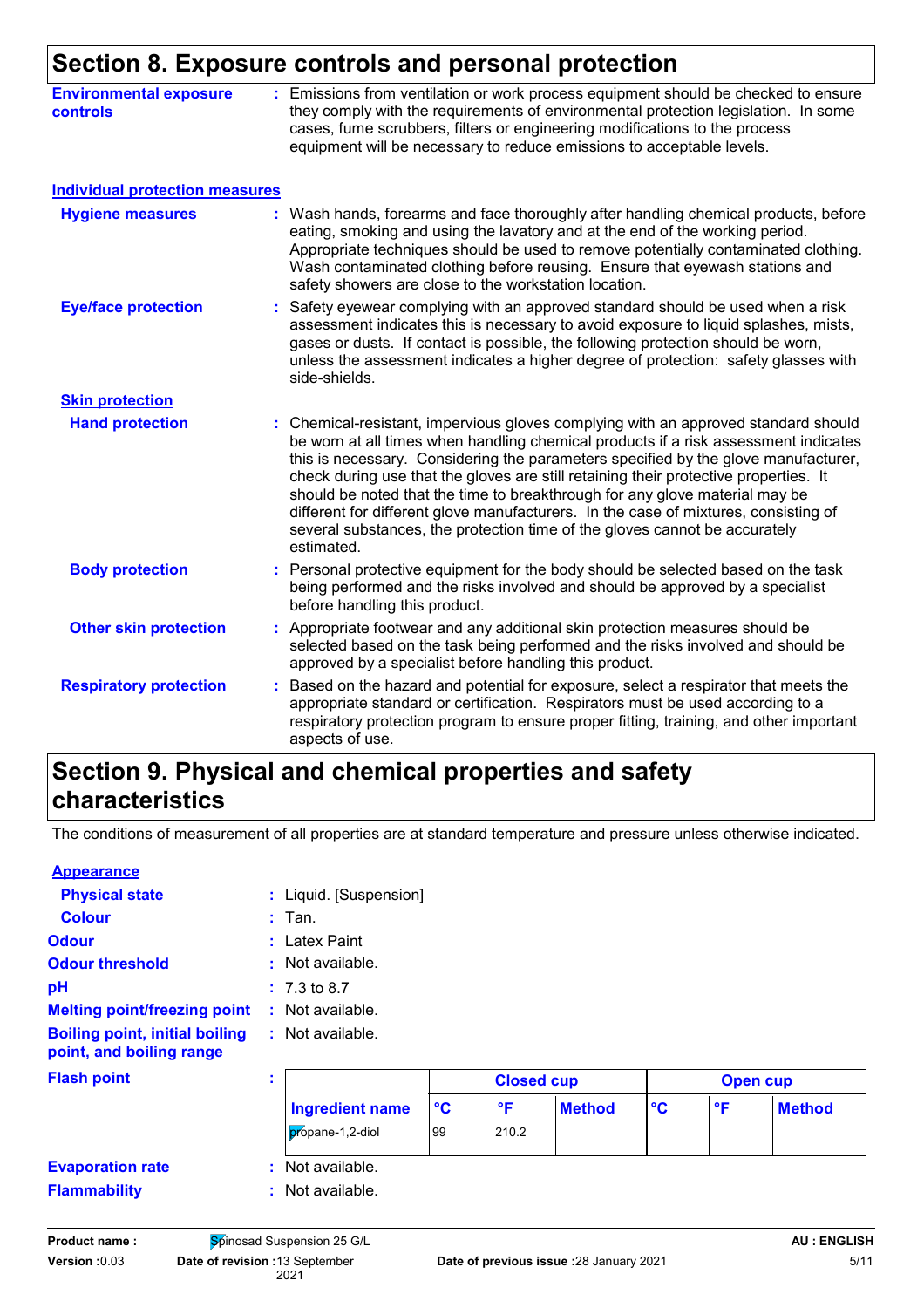### **Section 9. Physical and chemical properties and safety characteristics**

**Lower and upper explosion limit/flammability limit :** Not available.

| <b>Vapour pressure</b>                            |  |                        |                                                                        |                 | Vapour Pressure at 20°C |          |               | Vapour pressure at 50°C |  |
|---------------------------------------------------|--|------------------------|------------------------------------------------------------------------|-----------------|-------------------------|----------|---------------|-------------------------|--|
|                                                   |  | <b>Ingredient name</b> | mm Hg kPa                                                              |                 | <b>Method</b>           | mm<br>Hg | kPa           | <b>Method</b>           |  |
|                                                   |  | <b>w</b> ater          | 23.8                                                                   | 3.2             |                         |          |               |                         |  |
|                                                   |  | propane-1,2-diol       | 0.15                                                                   | 0.02            | EU A.4                  |          |               |                         |  |
| <b>Relative vapour density</b>                    |  | : Not available.       |                                                                        |                 |                         |          |               |                         |  |
| <b>Relative density</b>                           |  | $: 1.01$ to 1.04       |                                                                        |                 |                         |          |               |                         |  |
| <b>Solubility</b>                                 |  |                        | : Easily soluble in the following materials: cold water and hot water. |                 |                         |          |               |                         |  |
| <b>Solubility in water</b>                        |  | : Not available.       |                                                                        |                 |                         |          |               |                         |  |
| <b>Partition coefficient: n-</b><br>octanol/water |  | : Mot applicable.      |                                                                        |                 |                         |          |               |                         |  |
| <b>Auto-ignition temperature</b>                  |  | <b>Ingredient name</b> |                                                                        | $\rm ^{\circ}C$ | $\mathsf{P}$            |          | <b>Method</b> |                         |  |
|                                                   |  | propane-1,2-diol       |                                                                        | 371             | 699.8                   |          |               |                         |  |
| <b>Decomposition temperature</b>                  |  | : Not available.       |                                                                        |                 |                         |          |               |                         |  |
| <b>Viscosity</b>                                  |  | : Not available.       |                                                                        |                 |                         |          |               |                         |  |
| Flow time (ISO 2431)                              |  | : Not available.       |                                                                        |                 |                         |          |               |                         |  |
| <b>Particle characteristics</b>                   |  |                        |                                                                        |                 |                         |          |               |                         |  |
| <b>Median particle size</b>                       |  | : Mot applicable.      |                                                                        |                 |                         |          |               |                         |  |

## **Section 10. Stability and reactivity**

| <b>Reactivity</b>                            | : No specific test data related to reactivity available for this product or its ingredients.              |
|----------------------------------------------|-----------------------------------------------------------------------------------------------------------|
| <b>Chemical stability</b>                    | : The product is stable.                                                                                  |
| <b>Possibility of hazardous</b><br>reactions | : Under normal conditions of storage and use, hazardous reactions will not occur.                         |
| <b>Conditions to avoid</b>                   | : No specific data.                                                                                       |
| <b>Incompatible materials</b>                | : No specific data.                                                                                       |
| <b>Hazardous decomposition</b><br>products   | : Under normal conditions of storage and use, hazardous decomposition products<br>should not be produced. |

## **Section 11. Toxicological information**

#### **Information on toxicological effects**

| <b>Acute toxicity</b> |
|-----------------------|
|-----------------------|

| <b>Product/ingredient name</b>                                                                       | <b>Result</b>                 | <b>Species</b> | <b>Dose</b>               | <b>Exposure</b> |
|------------------------------------------------------------------------------------------------------|-------------------------------|----------------|---------------------------|-----------------|
| propane-1,2-diol                                                                                     | LD50 Dermal<br>LD50 Oral      | Rabbit<br>Rat  | 20800 mg/kg<br>$20$ g/kg  |                 |
| spinosad (ISO) (reaction<br>mass of spinosyn A and<br>spinosyn D in ratios<br>between 95:5 to 50:50) | <b>LC50 Inhalation Vapour</b> | Rat            | $>5180$ mg/m <sup>3</sup> | 4 hours         |
|                                                                                                      | LD50 Dermal<br>LD50 Dermal    | Rabbit<br>Rat  | >5000 mg/kg<br>2800 mg/kg | -               |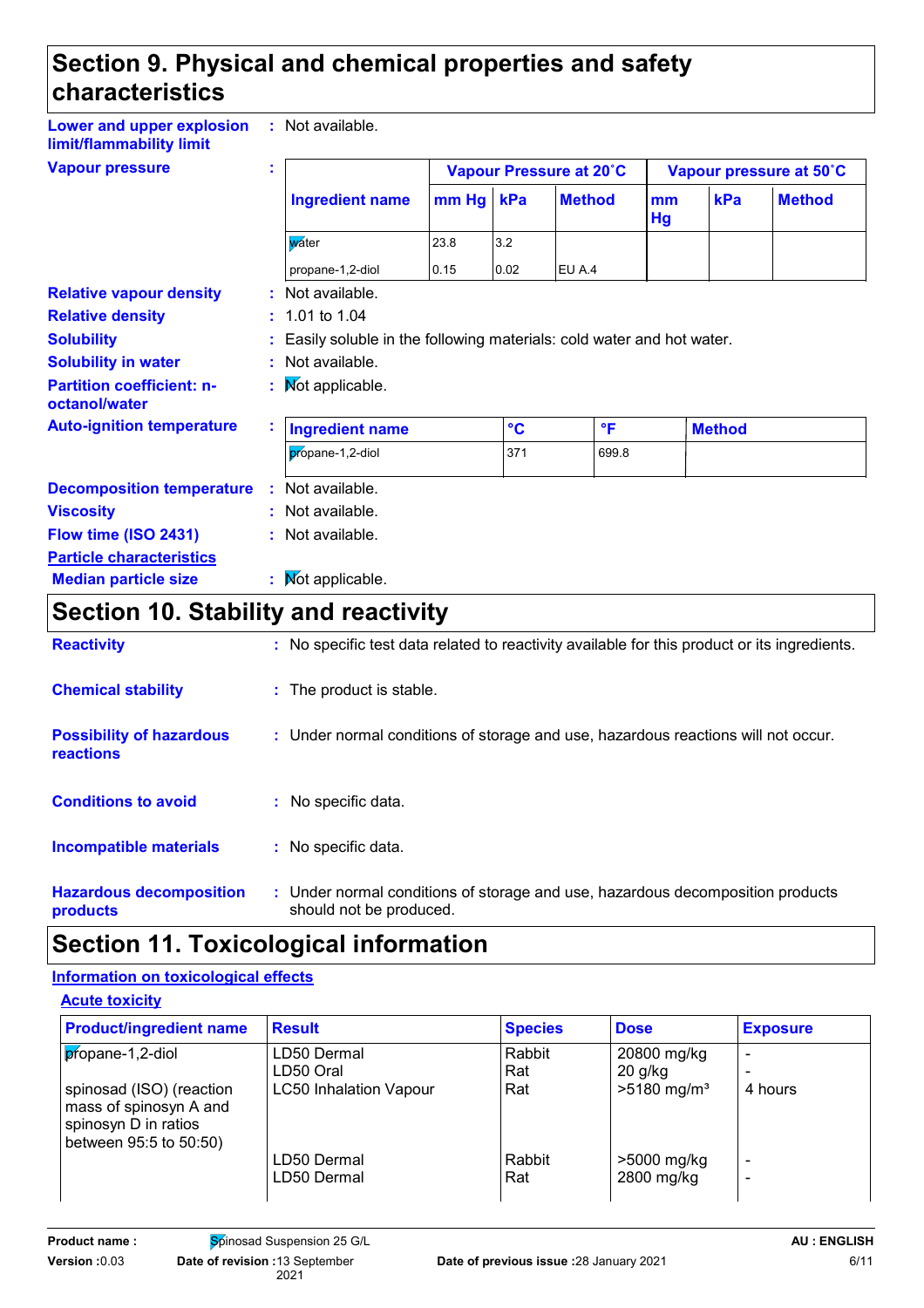|                                          | Section 11. Toxicological information |            |                                  |        |
|------------------------------------------|---------------------------------------|------------|----------------------------------|--------|
| 1,2-benzisothiazol-3(2H)-one   LD50 Oral | l LD50 Oral                           | Rat<br>Rat | $\vert$ 3738 mg/kg<br>1020 mg/kg | -<br>- |

#### **Irritation/Corrosion**

| <b>Product/ingredient name</b>                    | <b>Result</b>            | <b>Species</b> | <b>Score</b> | <b>Exposure</b>  | <b>Observation</b> |
|---------------------------------------------------|--------------------------|----------------|--------------|------------------|--------------------|
| propane-1,2-diol                                  | Eyes - Mild irritant     | Rabbit         |              | 24 hours 500     |                    |
|                                                   |                          |                |              | mg               |                    |
|                                                   | Eyes - Mild irritant     | Rabbit         |              | $100$ mg         |                    |
|                                                   | Skin - Moderate irritant | Child          |              | 96 hours 30      |                    |
|                                                   |                          |                |              | % C              |                    |
|                                                   | Skin - Mild irritant     | Human          |              | 168 hours        |                    |
|                                                   |                          |                |              | $500 \text{ mg}$ |                    |
|                                                   | Skin - Moderate irritant | l Human        |              | 72 hours 104     |                    |
|                                                   |                          |                |              | mg               |                    |
|                                                   | Skin - Mild irritant     | Woman          |              | 96 hours 30      |                    |
|                                                   |                          |                |              | $\%$             |                    |
| 1,2-benzisothiazol-3(2H)-one Skin - Mild irritant |                          | Human          |              | 48 hours 5 %     |                    |

#### **Sensitisation**

Not available.

#### **Mutagenicity**

Not available.

#### **Carcinogenicity**

Not available.

#### **Reproductive toxicity**

Not available.

#### **Teratogenicity**

Not available.

#### **Specific target organ toxicity (single exposure)**

**Not available.** 

### **Specific target organ toxicity (repeated exposure)**

Not available.

#### **Aspiration hazard**

Not available.

#### **Information on likely routes :** Not available.

**of exposure**

#### **Potential acute health effects**

| Eye contact         | : No known significant effects or critical hazards. |
|---------------------|-----------------------------------------------------|
| <b>Inhalation</b>   | : No known significant effects or critical hazards. |
| <b>Skin contact</b> | : No known significant effects or critical hazards. |
| <b>Ingestion</b>    | : No known significant effects or critical hazards. |

#### **Symptoms related to the physical, chemical and toxicological characteristics**

| <b>Eye contact</b>  | : No specific data. |
|---------------------|---------------------|
| <b>Inhalation</b>   | : No specific data. |
| <b>Skin contact</b> | : No specific data. |
| <b>Ingestion</b>    | : No specific data. |

#### **Delayed and immediate effects as well as chronic effects from short and long-term exposure**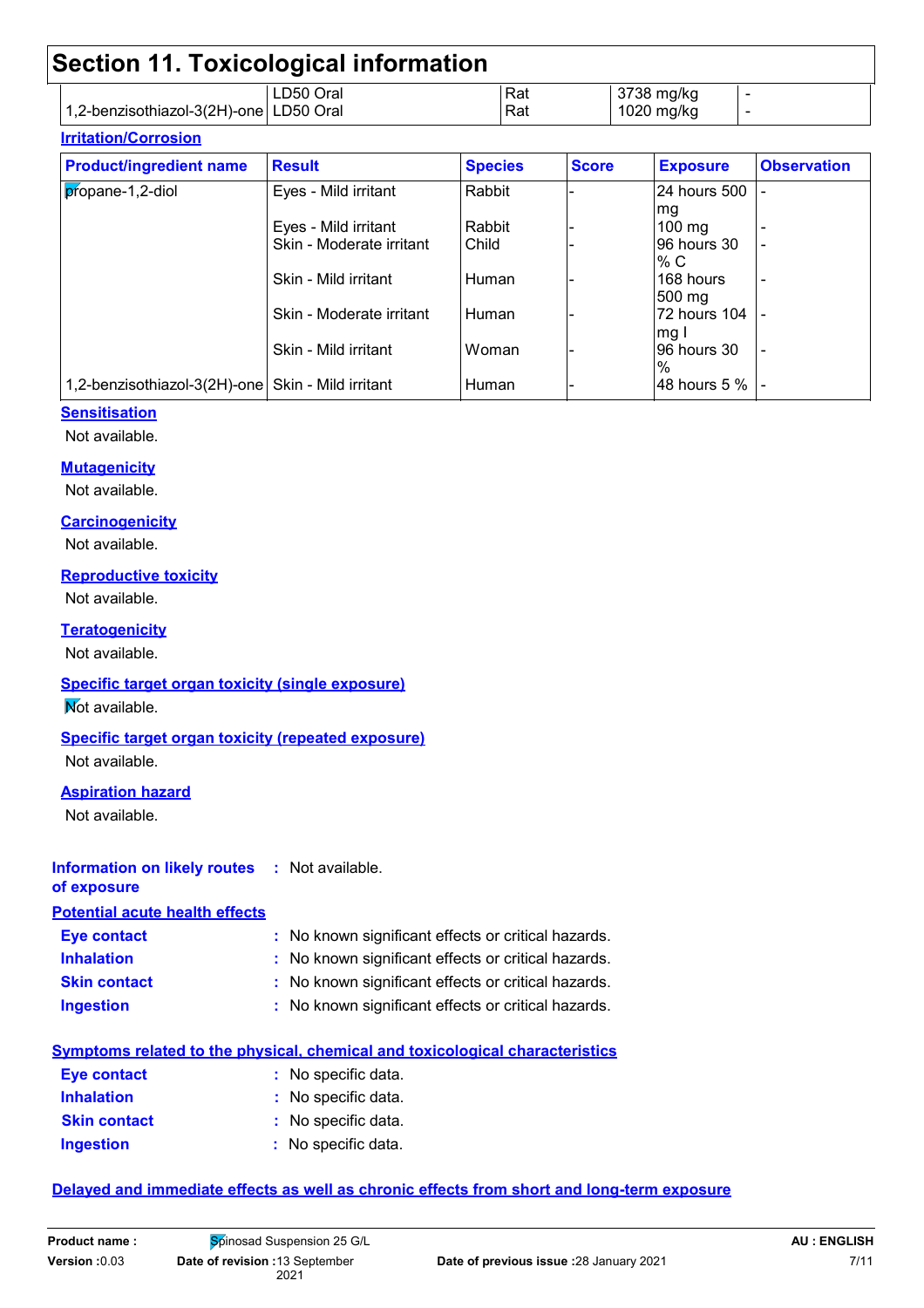### **Section 11. Toxicological information**

| <b>Short term exposure</b>                        |                                                     |
|---------------------------------------------------|-----------------------------------------------------|
| <b>Potential immediate</b><br>effects             | : Not available.                                    |
| <b>Potential delayed effects</b>                  | $:$ Not available.                                  |
| <b>Long term exposure</b>                         |                                                     |
| <b>Potential immediate</b><br>effects             | $:$ Not available.                                  |
| <b>Potential delayed effects : Not available.</b> |                                                     |
| <b>Potential chronic health effects</b>           |                                                     |
| Not available.                                    |                                                     |
| <b>General</b>                                    | : No known significant effects or critical hazards. |
| <b>Carcinogenicity</b>                            | : No known significant effects or critical hazards. |
| <b>Mutagenicity</b>                               | : No known significant effects or critical hazards. |
| <b>Reproductive toxicity</b>                      | : No known significant effects or critical hazards. |

#### **Numerical measures of toxicity**

#### **Acute toxicity estimates**

| <b>Product/ingredient name</b>                                                                 | Oral (mg/<br>kg) | <b>Dermal</b><br>(mg/kg) | <b>Inhalation</b><br>(gases)<br>(ppm) | <b>Inhalation</b><br>(vapours)<br>$\mathsf{mgl}()$ | <b>Inhalation</b><br>(dusts)<br>and mists)<br>(mg/l) |
|------------------------------------------------------------------------------------------------|------------------|--------------------------|---------------------------------------|----------------------------------------------------|------------------------------------------------------|
| propane-1,2-diol                                                                               | 20000            | 20800                    | N/A                                   | N/A                                                | N/A                                                  |
| spinosad (ISO) (reaction mass of spinosyn A and<br>spinosyn D in ratios between 95:5 to 50:50) | 3738             | 2800                     | N/A                                   | N/A                                                | N/A                                                  |
| 1,2-benzisothiazol-3(2H)-one                                                                   | 1020             | N/A                      | N/A                                   | N/A                                                | N/A                                                  |

## **Section 12. Ecological information**

#### **Toxicity**

| <b>Product/ingredient name</b>                                                                       | <b>Result</b>                                    | <b>Species</b>                                | <b>Exposure</b> |
|------------------------------------------------------------------------------------------------------|--------------------------------------------------|-----------------------------------------------|-----------------|
| propane-1,2-diol                                                                                     | Acute EC50 43500 mg/l                            | Daphnia - Daphnia magna                       | 48 hours        |
|                                                                                                      | Acute LC50 1020000 µg/l Fresh water              | Crustaceans - Ceriodaphnia<br>dubia           | 48 hours        |
|                                                                                                      | Acute LC50 710000 µg/l Fresh water               | Fish - Pimephales promelas                    | 96 hours        |
| spinosad (ISO) (reaction<br>mass of spinosyn A and<br>spinosyn D in ratios between<br>95:5 to 50:50) | EC50 7.37 mg/l                                   | Daphnia                                       | 48 hours        |
|                                                                                                      | LC50 4.5 mg/l (flow through)<br>NOEC 1.4 mg/l    | Fish - Cyprinus carpio<br>Algae - Lemna minor | 96 hours        |
|                                                                                                      | NOEC 0.0012 mg/l (flow thorugh)                  | Daphnia                                       | 21 days         |
|                                                                                                      | NOEC 0.5 mg/l Early life-stage (flow<br>thorugh) | Fish                                          |                 |
| 1,2-benzisothiazol-3(2H)-one                                                                         | Acute EC50 97 ppb Fresh water                    | Daphnia - Daphnia magna                       | 48 hours        |
|                                                                                                      | Acute LC50 10 to 20 mg/l Fresh water             | Crustaceans - Ceriodaphnia<br>dubia           | 48 hours        |
|                                                                                                      | Acute LC50 167 ppb Fresh water                   | Fish - Oncorhynchus mykiss                    | 96 hours        |

**Persistence and degradability**

**Bioaccumulative potential**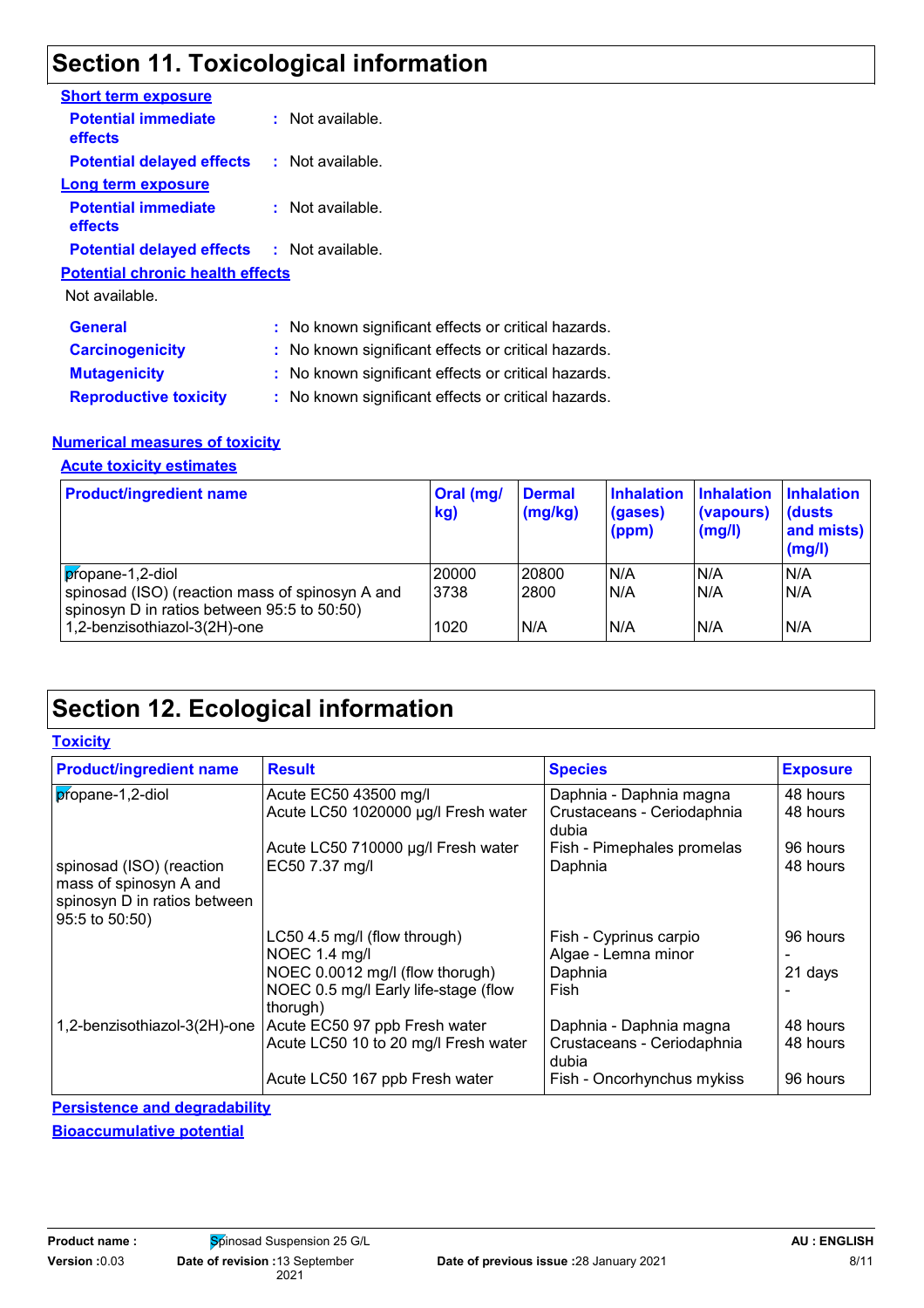| <b>Product/ingredient name</b>                                                                                           | LogP <sub>ow</sub>                                  | <b>BCF</b> | <b>Potential</b> |  |
|--------------------------------------------------------------------------------------------------------------------------|-----------------------------------------------------|------------|------------------|--|
| propane-1,2-diol<br>spinosad (ISO) (reaction<br>mass of spinosyn A and<br>spinosyn D in ratios between<br>95:5 to 50:50) | $-1.07$<br>4                                        |            | low<br>high      |  |
| <b>Mobility in soil</b>                                                                                                  |                                                     |            |                  |  |
| <b>Soil/water partition</b><br><b>coefficient (Koc)</b>                                                                  | : Not available.                                    |            |                  |  |
| <b>Other adverse effects</b>                                                                                             | : No known significant effects or critical hazards. |            |                  |  |

The generation of waste should be avoided or minimised wherever possible. Disposal of this product, solutions and any by-products should at all times comply with the requirements of environmental protection and waste disposal legislation and any regional local authority requirements. Dispose of surplus and nonrecyclable products via a licensed waste disposal contractor. Waste should not be disposed of untreated to the sewer unless fully compliant with the requirements of all authorities with jurisdiction. Waste packaging should be recycled. Incineration or landfill should only be considered when recycling is not feasible. This material and its container must be disposed of in a safe way. Care should be taken when handling emptied containers that have not been cleaned or rinsed out. Empty containers or liners may retain some product residues. Avoid dispersal of spilt material and runoff and contact with soil, waterways, drains and sewers. **Disposal methods :**

### **Section 14. Transport information**

|                                      | <b>ADG</b>                                                                                                                                                                                 | <b>ADR/RID</b>                                                                                                                                                                             | <b>IMDG</b>                                                                                                                                                                         | <b>IATA</b>                                                                                                                                                                                |
|--------------------------------------|--------------------------------------------------------------------------------------------------------------------------------------------------------------------------------------------|--------------------------------------------------------------------------------------------------------------------------------------------------------------------------------------------|-------------------------------------------------------------------------------------------------------------------------------------------------------------------------------------|--------------------------------------------------------------------------------------------------------------------------------------------------------------------------------------------|
| <b>UN number</b>                     | <b>UN3082</b>                                                                                                                                                                              | <b>UN3082</b>                                                                                                                                                                              | <b>UN3082</b>                                                                                                                                                                       | <b>UN3082</b>                                                                                                                                                                              |
| <b>UN proper</b><br>shipping name    | <b>ENVIRONMENTALLY</b><br><b>HAZARDOUS</b><br>SUBSTANCE,<br>LIQUID, N.O.S.<br>(spinosad (ISO)<br>(reaction mass of<br>spinosyn A and<br>spinosyn D in ratios<br>between 95:5 to 50:<br>50) | <b>ENVIRONMENTALLY</b><br><b>HAZARDOUS</b><br>SUBSTANCE,<br>LIQUID, N.O.S.<br>(spinosad (ISO)<br>(reaction mass of<br>spinosyn A and<br>spinosyn D in ratios<br>between 95:5 to 50:<br>50) | ENVIRONMENTALLY<br><b>HAZARDOUS</b><br>SUBSTANCE,<br>LIQUID, N.O.S.<br>(spinosad (ISO)<br>(reaction mass of<br>spinosyn A and<br>spinosyn D in ratios<br>between 95:5 to 50:<br>50) | <b>ENVIRONMENTALLY</b><br><b>HAZARDOUS</b><br>SUBSTANCE,<br>LIQUID, N.O.S.<br>(spinosad (ISO)<br>(reaction mass of<br>spinosyn A and<br>spinosyn D in ratios<br>between 95:5 to 50:<br>50) |
| <b>Transport hazard</b><br>class(es) | 9<br>$\mathbf{\mathbf{\mathbf{\mathbf{\mathbf{\mathbf{t}}}}}}$                                                                                                                             | 9<br>$\bigstar$                                                                                                                                                                            | 9<br>$\bigoplus$                                                                                                                                                                    | 9<br>¥∠                                                                                                                                                                                    |
| <b>Packing group</b>                 | Ш                                                                                                                                                                                          | III                                                                                                                                                                                        | $\mathbf{III}$                                                                                                                                                                      | $\mathbf{III}$                                                                                                                                                                             |
| <b>Environmental</b><br>hazards      | Yes.                                                                                                                                                                                       | Yes.                                                                                                                                                                                       | Yes.                                                                                                                                                                                | Yes.                                                                                                                                                                                       |

**Additional information**

The product is not regulated as a dangerous good when transported by road or rail **ADG :** in either an IBC, or in other container types if ≤500 kg. This product is not regulated as a dangerous good when transported in sizes of ≤5 L or ≤5 kg, provided the packagings meet the general provisions of 4.1.1.1, 4.1.1.2 and 4.1.1.4 to 4.1.1.8. **Hazchem code** 3Z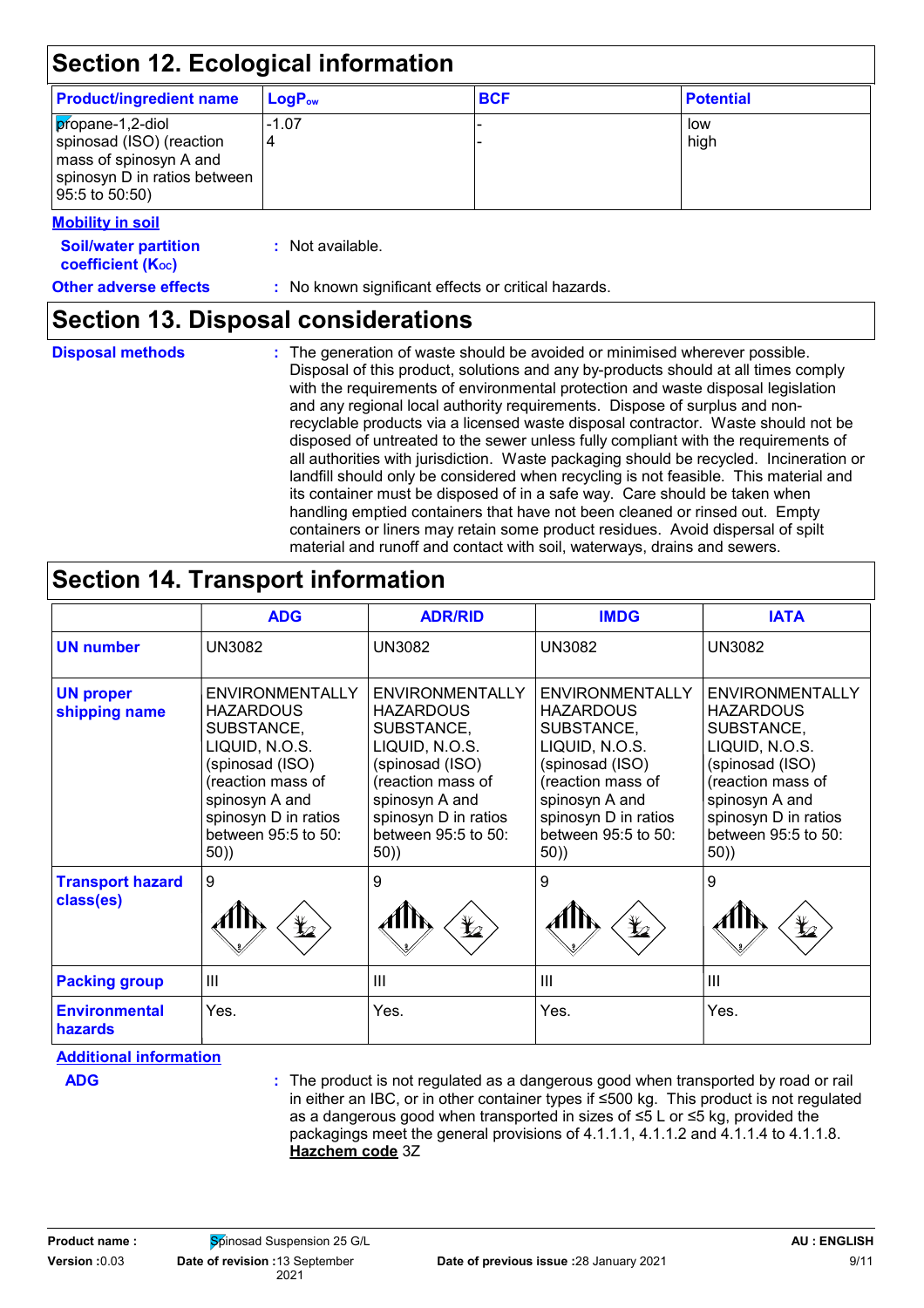| <b>Section 14. Transport information</b>            |                                                                                                                                                                                                                                                 |
|-----------------------------------------------------|-------------------------------------------------------------------------------------------------------------------------------------------------------------------------------------------------------------------------------------------------|
| <b>ADR/RID</b>                                      | : This product is not regulated as a dangerous good when transported in sizes of $\leq 5$ L<br>or $\leq$ 5 kg, provided the packagings meet the general provisions of 4.1.1.1, 4.1.1.2<br>and 4.1.1.4 to 4.1.1.8.                               |
| <b>IMDG</b>                                         | : This product is not regulated as a dangerous good when transported in sizes of $\leq 5$ L<br>or ≤5 kg, provided the packagings meet the general provisions of 4.1.1.1, 4.1.1.2<br>and 4.1.1.4 to 4.1.1.8.                                     |
| <b>IATA</b>                                         | : This product is not regulated as a dangerous good when transported in sizes of $\leq 5$ L<br>or ≤5 kg, provided the packagings meet the general provisions of 5.0.2.4.1,<br>5.0.2.6.1.1 and 5.0.2.8.                                          |
|                                                     | Special precautions for user : Transport within user's premises: always transport in closed containers that are<br>upright and secure. Ensure that persons transporting the product know what to do in<br>the event of an accident or spillage. |
| <b>Transport in bulk according : Not available.</b> |                                                                                                                                                                                                                                                 |

**to IMO instruments**

### **Section 15. Regulatory information**

| <b>National regulations</b>                                            |  |  |  |  |  |
|------------------------------------------------------------------------|--|--|--|--|--|
| <b>Standard for the Uniform Scheduling of Medicines and Poisons</b>    |  |  |  |  |  |
| Not regulated.                                                         |  |  |  |  |  |
| <b>Model Work Health and Safety Regulations - Scheduled Substances</b> |  |  |  |  |  |
| No listed substance                                                    |  |  |  |  |  |
| APVMA Approval Number : 85620; 56875                                   |  |  |  |  |  |

### **Inventory list**

**Australia :** Not determined.

### **Section 16. Any other relevant information**

| <b>History</b>                    |                                                                                                                                                                                                                                                                                                                                                                                                                                                                                                                                                                                                                                                                                                                                                                                                               |
|-----------------------------------|---------------------------------------------------------------------------------------------------------------------------------------------------------------------------------------------------------------------------------------------------------------------------------------------------------------------------------------------------------------------------------------------------------------------------------------------------------------------------------------------------------------------------------------------------------------------------------------------------------------------------------------------------------------------------------------------------------------------------------------------------------------------------------------------------------------|
| Date of issue/Date of<br>revision | : 9/13/2021                                                                                                                                                                                                                                                                                                                                                                                                                                                                                                                                                                                                                                                                                                                                                                                                   |
| Date of previous issue            | : 1/28/2021                                                                                                                                                                                                                                                                                                                                                                                                                                                                                                                                                                                                                                                                                                                                                                                                   |
| <b>Version</b>                    | : 0.03                                                                                                                                                                                                                                                                                                                                                                                                                                                                                                                                                                                                                                                                                                                                                                                                        |
| <b>Key to abbreviations</b>       | : ADG = Australian Dangerous Goods<br>ADR = The European Agreement concerning the International Carriage of<br>Dangerous Goods by Road<br>ATE = Acute Toxicity Estimate<br>BCF = Bioconcentration Factor<br>GHS = Globally Harmonized System of Classification and Labelling of Chemicals<br>IATA = International Air Transport Association<br>IBC = Intermediate Bulk Container<br><b>IMDG = International Maritime Dangerous Goods</b><br>LogPow = logarithm of the octanol/water partition coefficient<br>MARPOL = International Convention for the Prevention of Pollution From Ships,<br>1973 as modified by the Protocol of 1978. ("Marpol" = marine pollution)<br>$N/A = Not available$<br>SGG = Segregation Group<br>SUSMP = Standard Uniform Schedule of Medicine and Poisons<br>UN = United Nations |

#### **Procedure used to derive the classification**

| <b>Classification</b>                           | <b>Justification</b> |
|-------------------------------------------------|----------------------|
| SHORT-TERM (ACUTE) AQUATIC HAZARD - Category 1  | l Calculation method |
| LONG-TERM (CHRONIC) AQUATIC HAZARD - Category 1 | l Calculation method |